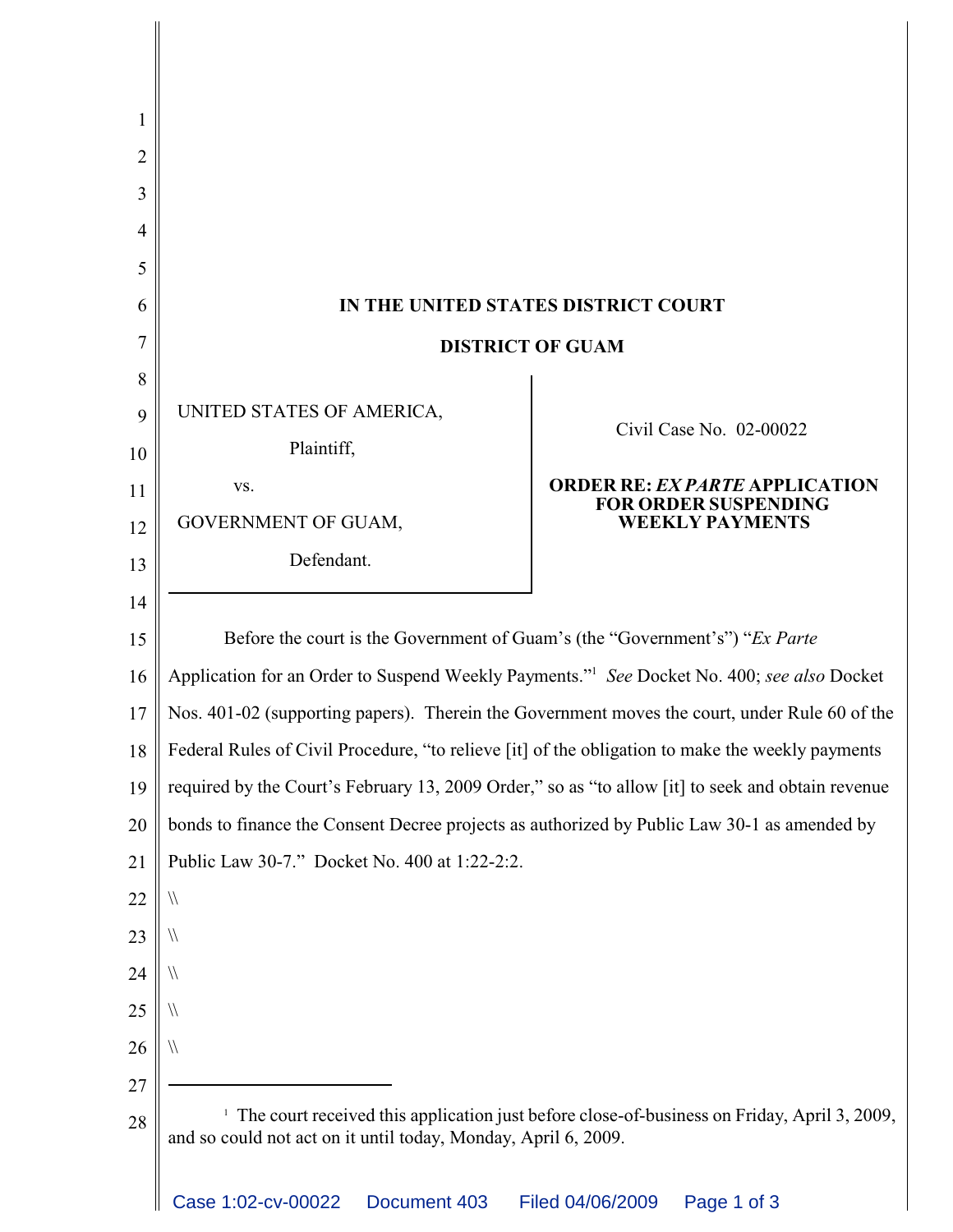| $\mathbf{1}$   | This issue is too important to be decided without full briefing and a hearing, so the court                                   |  |
|----------------|-------------------------------------------------------------------------------------------------------------------------------|--|
| $\overline{2}$ | <b>DENIES</b> the request to decide it in <i>ex parte</i> fashion. <sup>2</sup> However, the court will act in an             |  |
| 3              | expedited manner. Accordingly, the court ORDERS the following:                                                                |  |
| $\overline{4}$ | By 12 noon on Tuesday, April 7, 2009, the Government shall file an affidavit in                                               |  |
| 5              | which both the Attorney General and the Government's bond counsel certify that                                                |  |
| 6              | Public Law 30-7 (1) is indeed viable as a financing mechanism for the Consent                                                 |  |
| 7              | Decree projects, and (2) provides for financing that can be timely obtained                                                   |  |
| 8              | without interruption of or delay to the court-adopted timetable.                                                              |  |
| 9              | By 12 noon on Wednesday, April 8, 2009, Gershman, Brickner & Bratton, Inc.,                                                   |  |
| 10             | ("the Receiver") shall provide its assessment of the law's viability as a financing                                           |  |
| 11             | mechanism. Such assessment shall incorporate analysis by the Receiver's                                                       |  |
| 12             | financial experts of the Government's application.                                                                            |  |
| 13             | By 12 noon on Friday, April 10, 2009, the United States shall provide their                                                   |  |
| 14             | assessment of the law's viability as a financing mechanism. Such assessment                                                   |  |
| 15             | shall incorporate analysis by the United States' financial experts of the                                                     |  |
| 16             | Government's application.                                                                                                     |  |
| 17             | The court will hear argument on the viability of Public Law 30-7 at 10:00 a.m. on                                             |  |
| 18             | Tuesday, April 14, 2009. <sup>3</sup> All financial experts whose opinions furnished a basis                                  |  |
| 19             | for this application (in the case of the Government) and for the responses to it (in                                          |  |
| 20             | the cases of the Receiver and the United States) shall be present at the hearing,                                             |  |
| 21             | and shall be prepared to testify to the substance of their opinions.                                                          |  |
| 22             | $\sqrt{}$                                                                                                                     |  |
| 23             |                                                                                                                               |  |
| 24             | <sup>2</sup> The court notes the Government's confidence that the new legislation will suffice to acquire                     |  |
| 25             | the bond proceeds. Accordingly, the court encourages the Government to prepare the bonds for<br>market.                       |  |
| 26             |                                                                                                                               |  |
| 27             | <sup>3</sup> This hearing is set for Tuesday, rather than Monday, to accommodate off-island counsel<br>and financial experts. |  |
| 28             | Page 2 of 3                                                                                                                   |  |
|                |                                                                                                                               |  |
|                | Case 1:02-cv-00022<br>Document 403<br>Filed 04/06/2009<br>Page 2 of 3                                                         |  |